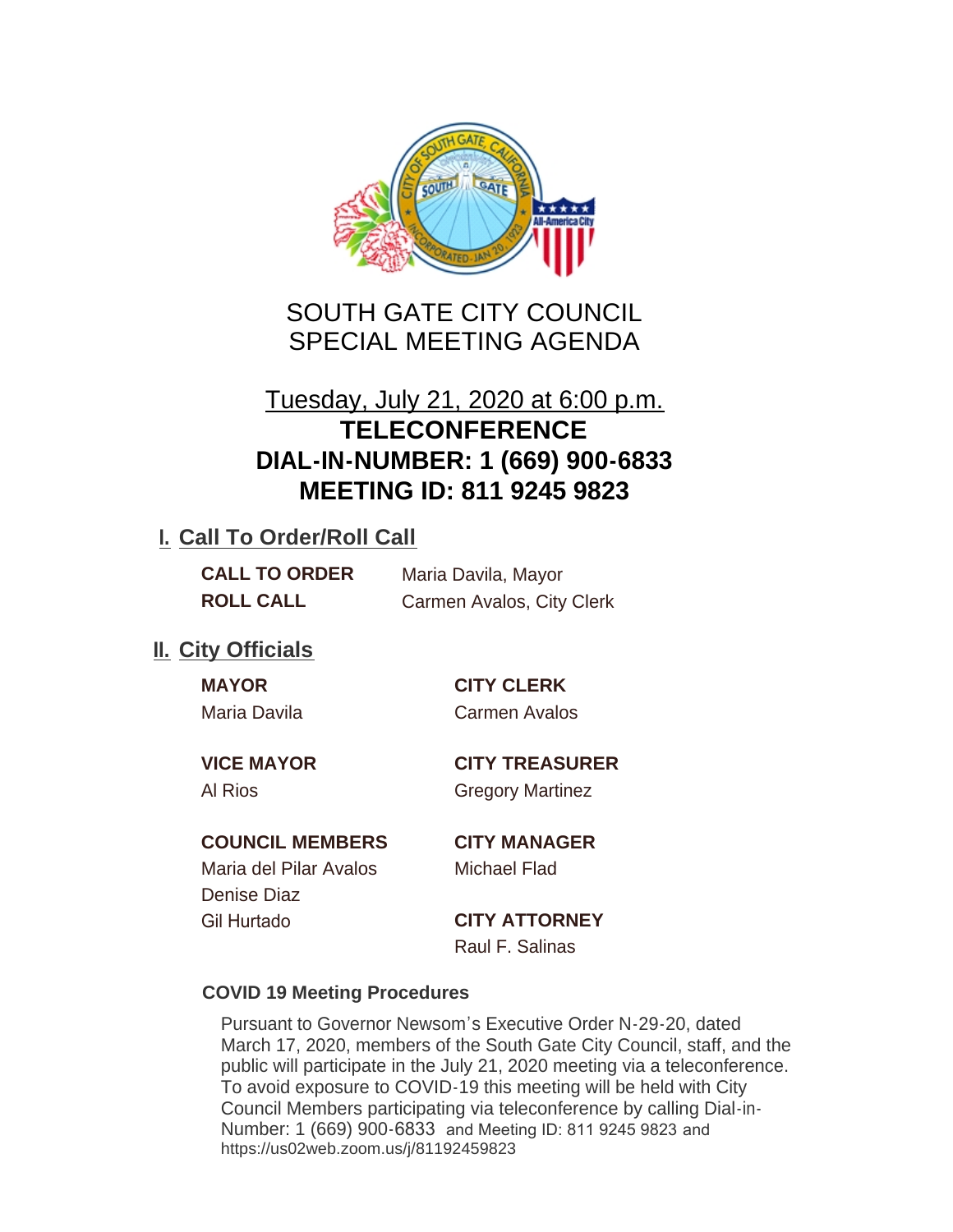Additionally, you may submit your comments electronically by emailing the City Clerk at cavalos@sogate.org.

#### **Procedure for Participation:**

Any person wanting to participate may request to "speak" on an agenda item. Once acknowledged and authorized by the Mayor the person may speak. Alternatively, any person may submit comments on an item electronically by emailing cavalos@sogate.org. Submissions by email must be received 30 minutes prior to the posted start time of the meeting if emailing subject.

Subject line should read: **COMMENTS FOR ITEM \_\_\_\_\_, MEETING OF July 21, 2020**.

Please note, you will enter the meeting muted, but if you want to comment on an Agenda Item or during the public comment portion of the Agenda, raise your hand or press \*9 at the appropriate time indicated by the Mayor. When you are selected to speak, you will hear that you are unmuted, this is the time to make your public comments. Your patience with these changes is appreciated as the City adjusts to new ways of conducting business during the COVID-19 pandemic. Thank you.

**Accessibility:** Reasonable accommodations for individuals with disabilities will be handled on a case-by-case basis and in accordance with the Americans with Disabilities Act and Governor Newsom's Executive Order N-29-20. Please call the Office of the City Clerk at 323.563.9510.

#### **Meeting Compensation Disclosure III.**

Pursuant to Government Code Section 54952.3: Disclosure of compensation for meeting attendance by City Council Members is \$650 monthly regardless of the amount of meetings.

### **IV.** Open Session Agenda

#### **1. Fiscal Year 2020/21 Municipal Budget**

The City Council will: (ADMN SVCS)

a. Review and discuss the adopted Fiscal Year 2020/21 Municipal Budget; and

b. Provide direction on an amended Fiscal Year 2020/21 budget adoption process.

Documents:

#### [ITEM 1 REPORT 07212020.PDF](http://www.cityofsouthgate.org/AgendaCenter/ViewFile/Item/9122?fileID=26287)

## **Special Meeting Adjournment V.**